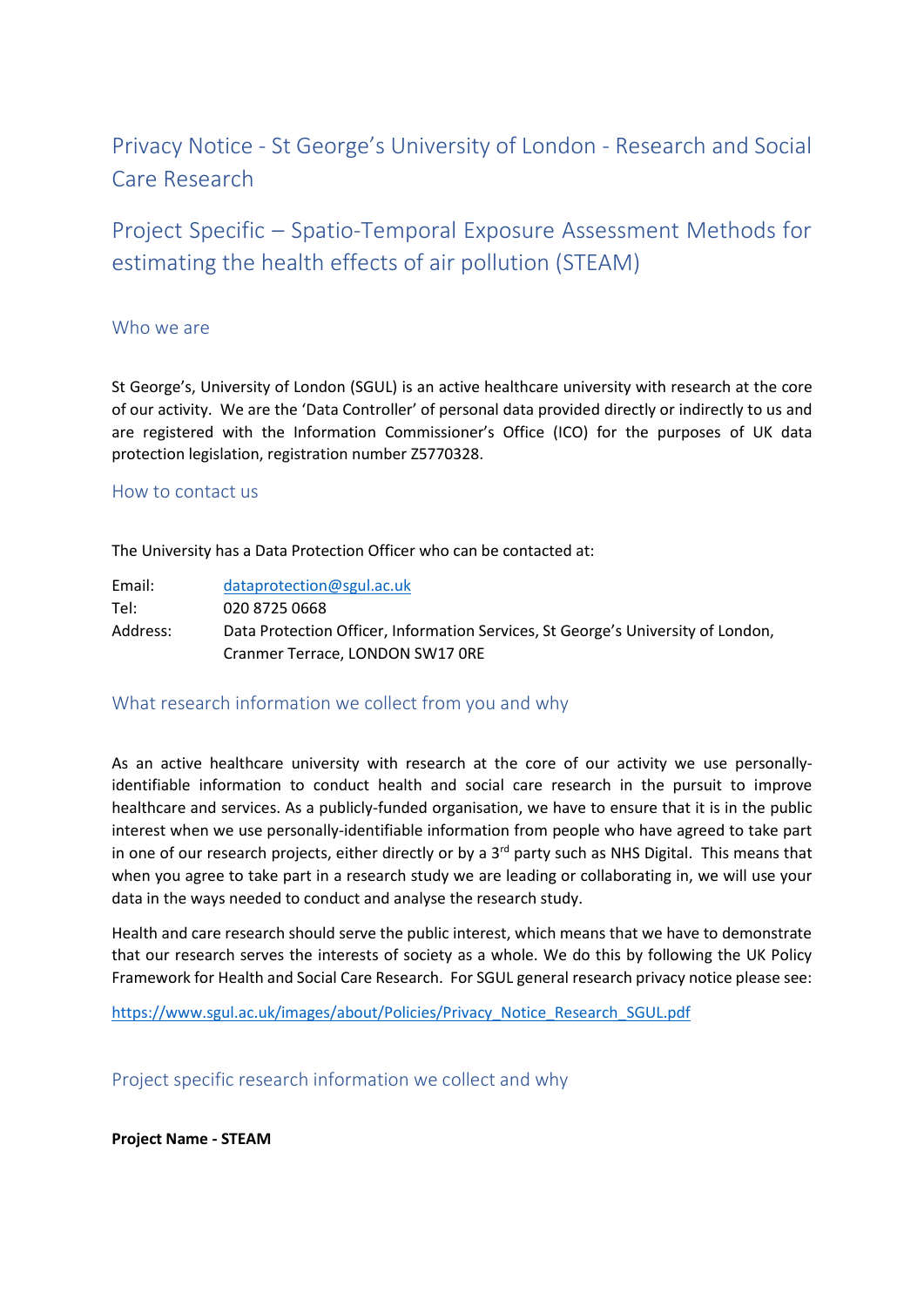Project STEAM is researching the health effects of air pollution and will use information gleamed from Hospital Episode Statistics (HES) Admitted Care for respiratory or cardiovascular disease in patients over 35years old. This information is provided from NHS Digital via their Data Access Request Service (DARS). DARS ensures that the appropriate legal basis has been checked and safeguards are in place for us to store and handle your data securely. (See [https://digital.nhs.uk/services/data-access-request-service-dars\)](https://digital.nhs.uk/services/data-access-request-service-dars).

Category of HES personal data collected (pseudonymised by NHS Digital) relates to:

Counts of hospital admissions by date and Lower Super Output Area (LSOA – a geographical area with on average approx. 1500 households) in adults living in Greater London for respiratory or cardiovascular disease in patients over 35 years old. Personal names or addresses are not used or provided.

NHS Digital Framework Contract Reference:

CON-302837-H8G8T

DARS reference:

DARS-NIC-127189-R2K8F-v0.9

Funding:

Medical Research Council MR/N014464/1

Data Controllers:

St George's, University of London - DPA Registration Number Z5770328.

Data Source:

National Health Service (NHS) Digital are the national information and technology partner to the health and social care system using digital technology to transform the NHS and social care.

Details on NHS Digital's responsibilities regarding looking after your health and care information can be found at: [https://digital.nhs.uk/about-nhs-digital/our-work/keeping](https://digital.nhs.uk/about-nhs-digital/our-work/keeping-patient-data-safe/how-we-look-after-your-health-and-care-information)[patient-data-safe/how-we-look-after-your-health-and-care-information](https://digital.nhs.uk/about-nhs-digital/our-work/keeping-patient-data-safe/how-we-look-after-your-health-and-care-information)

Contact details NHS Digital Data Protection Officer:

Email: enquiries@nhsdigital.nhs.uk Tel: 0300 303 5678

### Who we share your information with

The HES data provided by NHS Digital will not be shared with anyone outside of the immediate research team.

How long we keep your information for